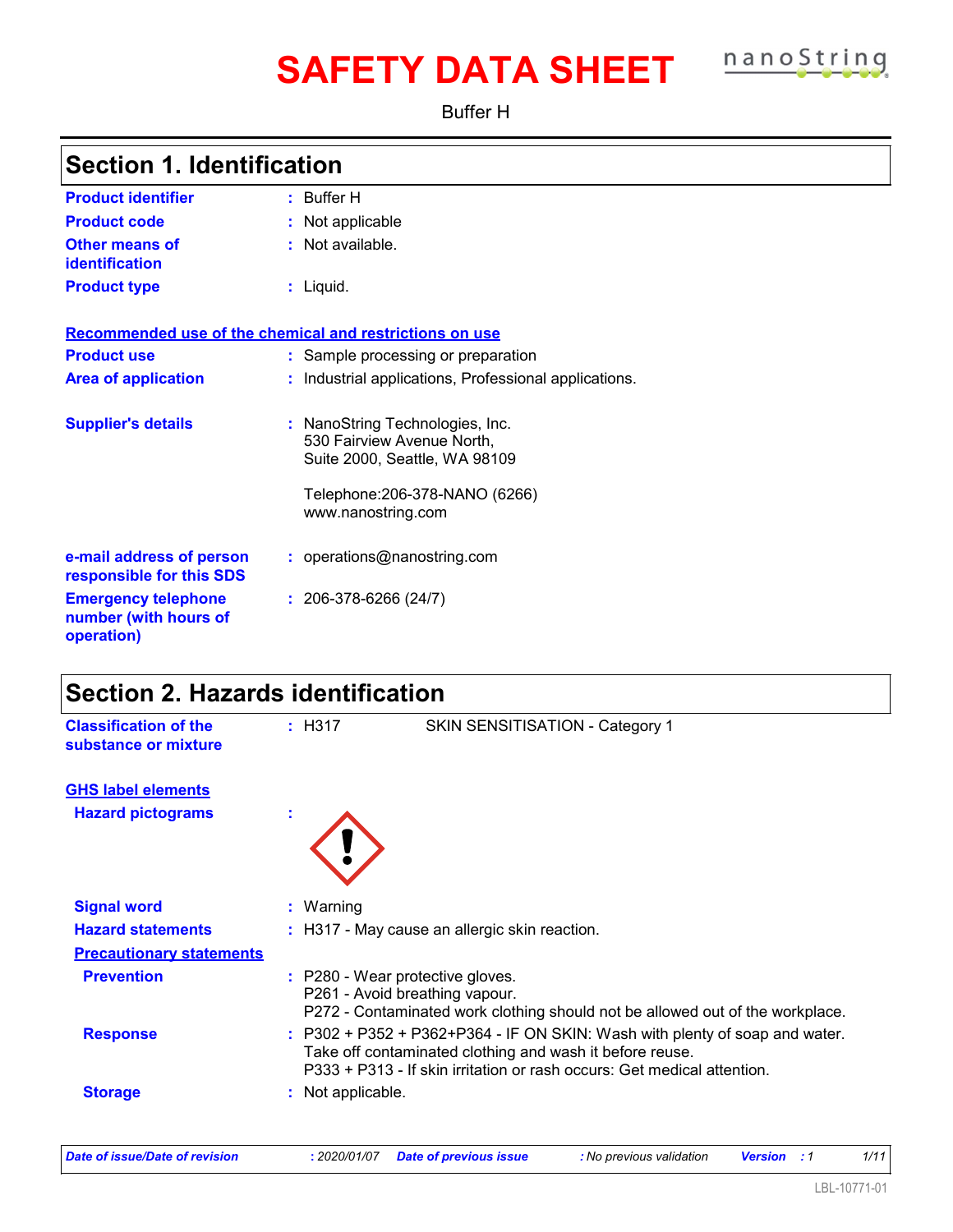### **Section 2. Hazards identification**

**Disposal :** P501 - Dispose of contents and container in accordance with all local, regional, national and international regulations.

**Other hazards which do not :** None known. **result in classification**

### **Section 3. Composition/information on ingredients**

| Substance/mixture     | : Mixture        |
|-----------------------|------------------|
| Other means of        | : Not available. |
| <b>identification</b> |                  |

| <b>CAS number/other identifiers</b> |
|-------------------------------------|
|-------------------------------------|

|                   | <b>Ingredient name</b> |
|-------------------|------------------------|
| <b>EC</b> number  | : Mixture.             |
| <b>CAS number</b> | : Not applicable.      |

| <b>Ingredient name</b> |        | <b>CAS number</b> |
|------------------------|--------|-------------------|
| Component A            | < 0.01 | -                 |

**There are no additional ingredients present which, within the current knowledge of the supplier and in the concentrations applicable, are classified as hazardous to health or the environment and hence require reporting in this section.**

**Occupational exposure limits, if available, are listed in Section 8.**

### **Section 4. First aid measures**

#### **Description of necessary first aid measures**

| <b>Eye contact</b>  | : Immediately flush eyes with plenty of water, occasionally lifting the upper and lower<br>eyelids. Check for and remove any contact lenses. Continue to rinse for at least 10<br>minutes. Get medical attention if irritation occurs.                                                                                                                                                                                                                                                                                                                                                                                                                                                                                                                                                                                       |
|---------------------|------------------------------------------------------------------------------------------------------------------------------------------------------------------------------------------------------------------------------------------------------------------------------------------------------------------------------------------------------------------------------------------------------------------------------------------------------------------------------------------------------------------------------------------------------------------------------------------------------------------------------------------------------------------------------------------------------------------------------------------------------------------------------------------------------------------------------|
| <b>Inhalation</b>   | : Remove victim to fresh air and keep at rest in a position comfortable for breathing.<br>If not breathing, if breathing is irregular or if respiratory arrest occurs, provide<br>artificial respiration or oxygen by trained personnel. It may be dangerous to the<br>person providing aid to give mouth-to-mouth resuscitation. Get medical attention if<br>adverse health effects persist or are severe. If unconscious, place in recovery<br>position and get medical attention immediately. Maintain an open airway. Loosen<br>tight clothing such as a collar, tie, belt or waistband.                                                                                                                                                                                                                                 |
| <b>Skin contact</b> | : Wash with plenty of soap and water. Remove contaminated clothing and shoes.<br>Wash contaminated clothing thoroughly with water before removing it, or wear<br>gloves. Continue to rinse for at least 10 minutes. Get medical attention. In the<br>event of any complaints or symptoms, avoid further exposure. Wash clothing<br>before reuse. Clean shoes thoroughly before reuse.                                                                                                                                                                                                                                                                                                                                                                                                                                        |
| <b>Ingestion</b>    | : Wash out mouth with water. Remove dentures if any. Remove victim to fresh air<br>and keep at rest in a position comfortable for breathing. If material has been<br>swallowed and the exposed person is conscious, give small quantities of water to<br>drink. Stop if the exposed person feels sick as vomiting may be dangerous. Do not<br>induce vomiting unless directed to do so by medical personnel. If vomiting occurs,<br>the head should be kept low so that vomit does not enter the lungs. Get medical<br>attention if adverse health effects persist or are severe. Never give anything by<br>mouth to an unconscious person. If unconscious, place in recovery position and get<br>medical attention immediately. Maintain an open airway. Loosen tight clothing such<br>as a collar, tie, belt or waistband. |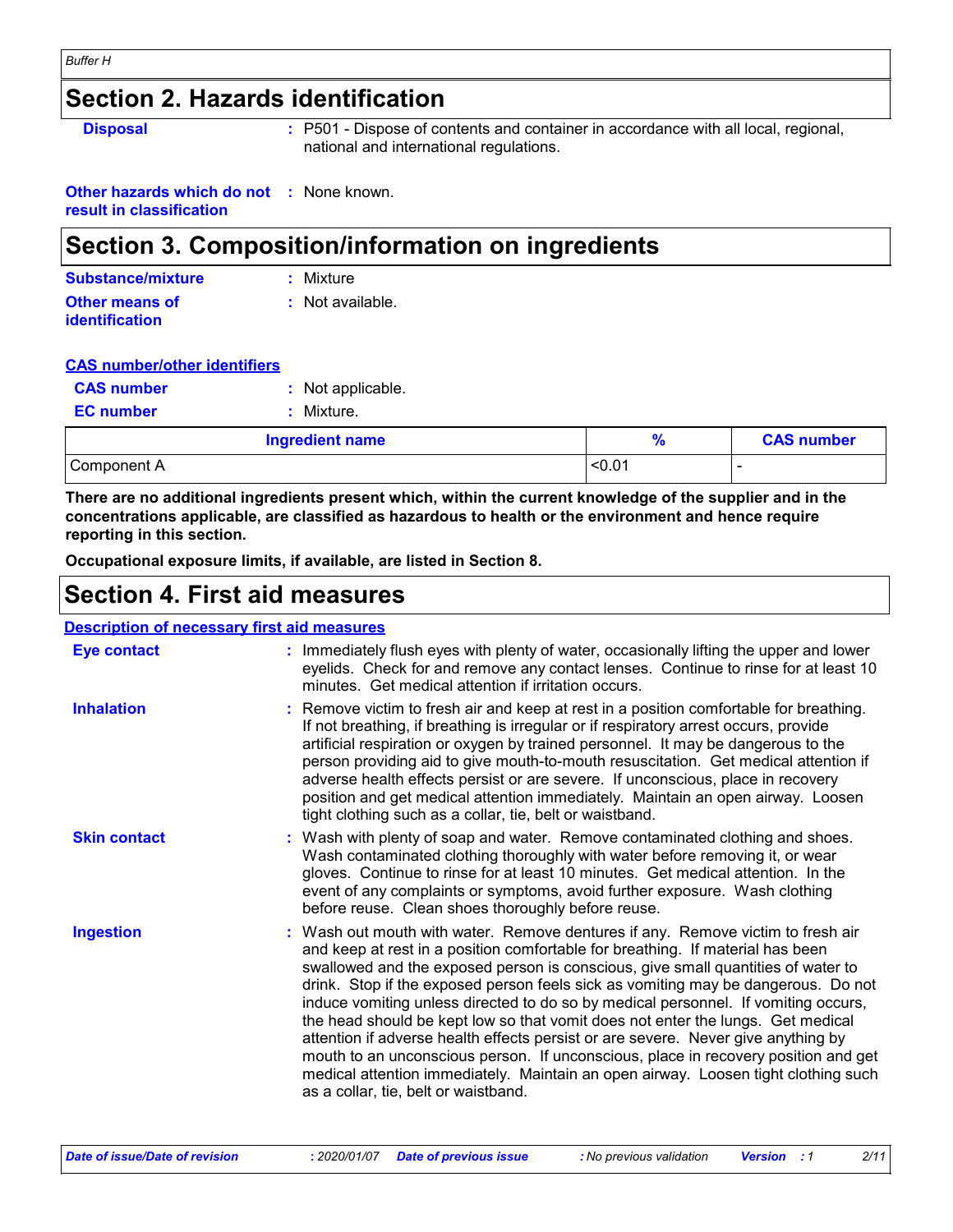# **Section 4. First aid measures**

| Most important symptoms/effects, acute and delayed |                                                                                                                                                                                                                                                                          |
|----------------------------------------------------|--------------------------------------------------------------------------------------------------------------------------------------------------------------------------------------------------------------------------------------------------------------------------|
| <b>Potential acute health effects</b>              |                                                                                                                                                                                                                                                                          |
| <b>Eye contact</b>                                 | : No known significant effects or critical hazards.                                                                                                                                                                                                                      |
| <b>Inhalation</b>                                  | : No known significant effects or critical hazards.                                                                                                                                                                                                                      |
| <b>Skin contact</b>                                | : May cause an allergic skin reaction.                                                                                                                                                                                                                                   |
| <b>Ingestion</b>                                   | : No known significant effects or critical hazards.                                                                                                                                                                                                                      |
| Over-exposure signs/symptoms                       |                                                                                                                                                                                                                                                                          |
| <b>Eye contact</b>                                 | : No specific data.                                                                                                                                                                                                                                                      |
| <b>Inhalation</b>                                  | : No specific data.                                                                                                                                                                                                                                                      |
| <b>Skin contact</b>                                | : Adverse symptoms may include the following:<br>irritation<br>redness                                                                                                                                                                                                   |
| <b>Ingestion</b>                                   | : No specific data.                                                                                                                                                                                                                                                      |
|                                                    | Indication of immediate medical attention and special treatment needed, if necessary                                                                                                                                                                                     |
| <b>Notes to physician</b>                          | : Treat symptomatically. Contact poison treatment specialist immediately if large<br>quantities have been ingested or inhaled.                                                                                                                                           |
| <b>Specific treatments</b>                         | : No specific treatment.                                                                                                                                                                                                                                                 |
| <b>Protection of first-aiders</b>                  | : No action shall be taken involving any personal risk or without suitable training. It<br>may be dangerous to the person providing aid to give mouth-to-mouth resuscitation.<br>Wash contaminated clothing thoroughly with water before removing it, or wear<br>gloves. |

**See toxicological information (Section 11)**

### **Section 5. Firefighting measures**

| <b>Extinguishing media</b>                               |                                                                                                                                                                                                     |
|----------------------------------------------------------|-----------------------------------------------------------------------------------------------------------------------------------------------------------------------------------------------------|
| <b>Suitable extinguishing</b><br>media                   | : Use an extinguishing agent suitable for the surrounding fire.                                                                                                                                     |
| <b>Unsuitable extinguishing</b><br>media                 | : Do not use water jet.                                                                                                                                                                             |
| <b>Specific hazards arising</b><br>from the chemical     | : In a fire or if heated, a pressure increase will occur and the container may burst.                                                                                                               |
| <b>Hazardous thermal</b><br>decomposition products       | : No specific data.                                                                                                                                                                                 |
| <b>Special protective actions</b><br>for fire-fighters   | : Promptly isolate the scene by removing all persons from the vicinity of the incident if<br>there is a fire. No action shall be taken involving any personal risk or without<br>suitable training. |
| <b>Special protective</b><br>equipment for fire-fighters | : Fire-fighters should wear appropriate protective equipment and self-contained<br>breathing apparatus (SCBA) with a full face-piece operated in positive pressure<br>mode.                         |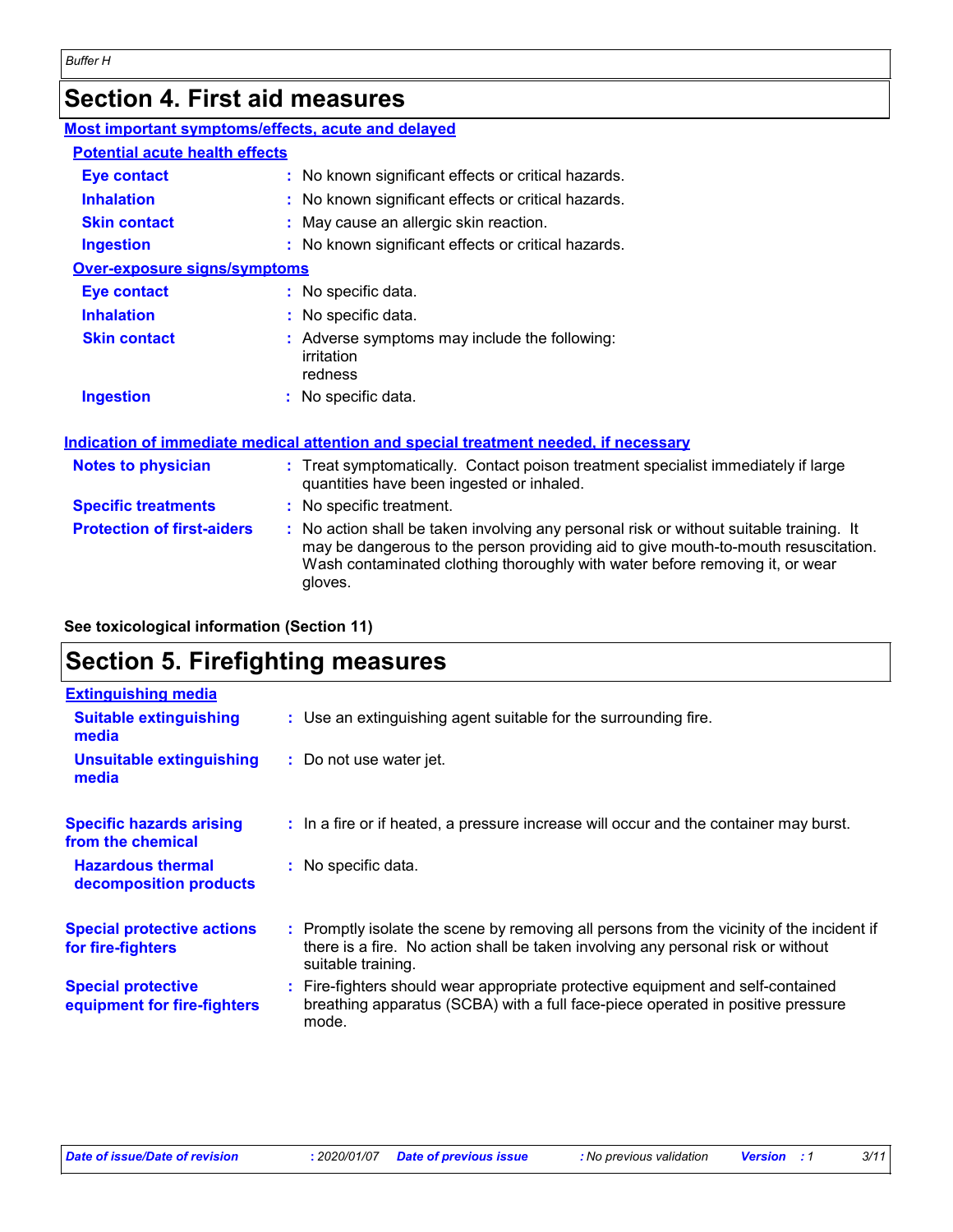# **Section 6. Accidental release measures**

|                                                      | Personal precautions, protective equipment and emergency procedures                                                                                                                                                                                                                                                                                                                                                                                                                                                                                                                                                                                                                                               |
|------------------------------------------------------|-------------------------------------------------------------------------------------------------------------------------------------------------------------------------------------------------------------------------------------------------------------------------------------------------------------------------------------------------------------------------------------------------------------------------------------------------------------------------------------------------------------------------------------------------------------------------------------------------------------------------------------------------------------------------------------------------------------------|
| For non-emergency<br>personnel                       | : No action shall be taken involving any personal risk or without suitable training.<br>Evacuate surrounding areas. Keep unnecessary and unprotected personnel from<br>entering. Do not touch or walk through spilt material. Avoid breathing vapour or<br>mist. Provide adequate ventilation. Wear appropriate respirator when ventilation is<br>inadequate. Put on appropriate personal protective equipment.                                                                                                                                                                                                                                                                                                   |
|                                                      | For emergency responders : If specialised clothing is required to deal with the spillage, take note of any<br>information in Section 8 on suitable and unsuitable materials. See also the<br>information in "For non-emergency personnel".                                                                                                                                                                                                                                                                                                                                                                                                                                                                        |
| <b>Environmental precautions</b>                     | : Avoid dispersal of spilt material and runoff and contact with soil, waterways, drains<br>and sewers. Inform the relevant authorities if the product has caused environmental<br>pollution (sewers, waterways, soil or air).                                                                                                                                                                                                                                                                                                                                                                                                                                                                                     |
| Methods and material for containment and cleaning up |                                                                                                                                                                                                                                                                                                                                                                                                                                                                                                                                                                                                                                                                                                                   |
| <b>Small spill</b>                                   | : Stop leak if without risk. Move containers from spill area. Dilute with water and mop<br>up if water-soluble. Alternatively, or if water-insoluble, absorb with an inert dry<br>material and place in an appropriate waste disposal container. Dispose of via a<br>licensed waste disposal contractor.                                                                                                                                                                                                                                                                                                                                                                                                          |
| <b>Large spill</b>                                   | : Stop leak if without risk. Move containers from spill area. Approach the release<br>from upwind. Prevent entry into sewers, water courses, basements or confined<br>areas. Wash spillages into an effluent treatment plant or proceed as follows.<br>Contain and collect spillage with non-combustible, absorbent material e.g. sand,<br>earth, vermiculite or diatomaceous earth and place in container for disposal<br>according to local regulations (see Section 13). Dispose of via a licensed waste<br>disposal contractor. Contaminated absorbent material may pose the same hazard<br>as the spilt product. Note: see Section 1 for emergency contact information and<br>Section 13 for waste disposal. |

## **Section 7. Handling and storage**

| <b>Precautions for safe handling</b>                                             |                                                                                                                                                                                                                                                                                                                                                                                                                                                                                                                                  |
|----------------------------------------------------------------------------------|----------------------------------------------------------------------------------------------------------------------------------------------------------------------------------------------------------------------------------------------------------------------------------------------------------------------------------------------------------------------------------------------------------------------------------------------------------------------------------------------------------------------------------|
| <b>Protective measures</b>                                                       | : Put on appropriate personal protective equipment (see Section 8). Persons with a<br>history of skin sensitization problems should not be employed in any process in<br>which this product is used. Do not get in eyes or on skin or clothing. Do not ingest.<br>Avoid breathing vapour or mist. Keep in the original container or an approved<br>alternative made from a compatible material, kept tightly closed when not in use.<br>Empty containers retain product residue and can be hazardous. Do not reuse<br>container. |
| <b>Advice on general</b><br>occupational hygiene                                 | : Eating, drinking and smoking should be prohibited in areas where this material is<br>handled, stored and processed. Workers should wash hands and face before<br>eating, drinking and smoking. Remove contaminated clothing and protective<br>equipment before entering eating areas. See also Section 8 for additional<br>information on hygiene measures.                                                                                                                                                                    |
| <b>Conditions for safe storage,</b><br>including any<br><i>incompatibilities</i> | : Store in accordance with local regulations. Keep container tightly closed and store at<br>recommended temperature. Keep container tightly closed and sealed until ready for<br>use. Containers that have been opened must be carefully resealed and kept upright<br>to prevent leakage. Do not store in unlabelled containers. Use appropriate<br>containment to avoid environmental contamination. See Section 10 for incompatible<br>materials before handling or use.                                                       |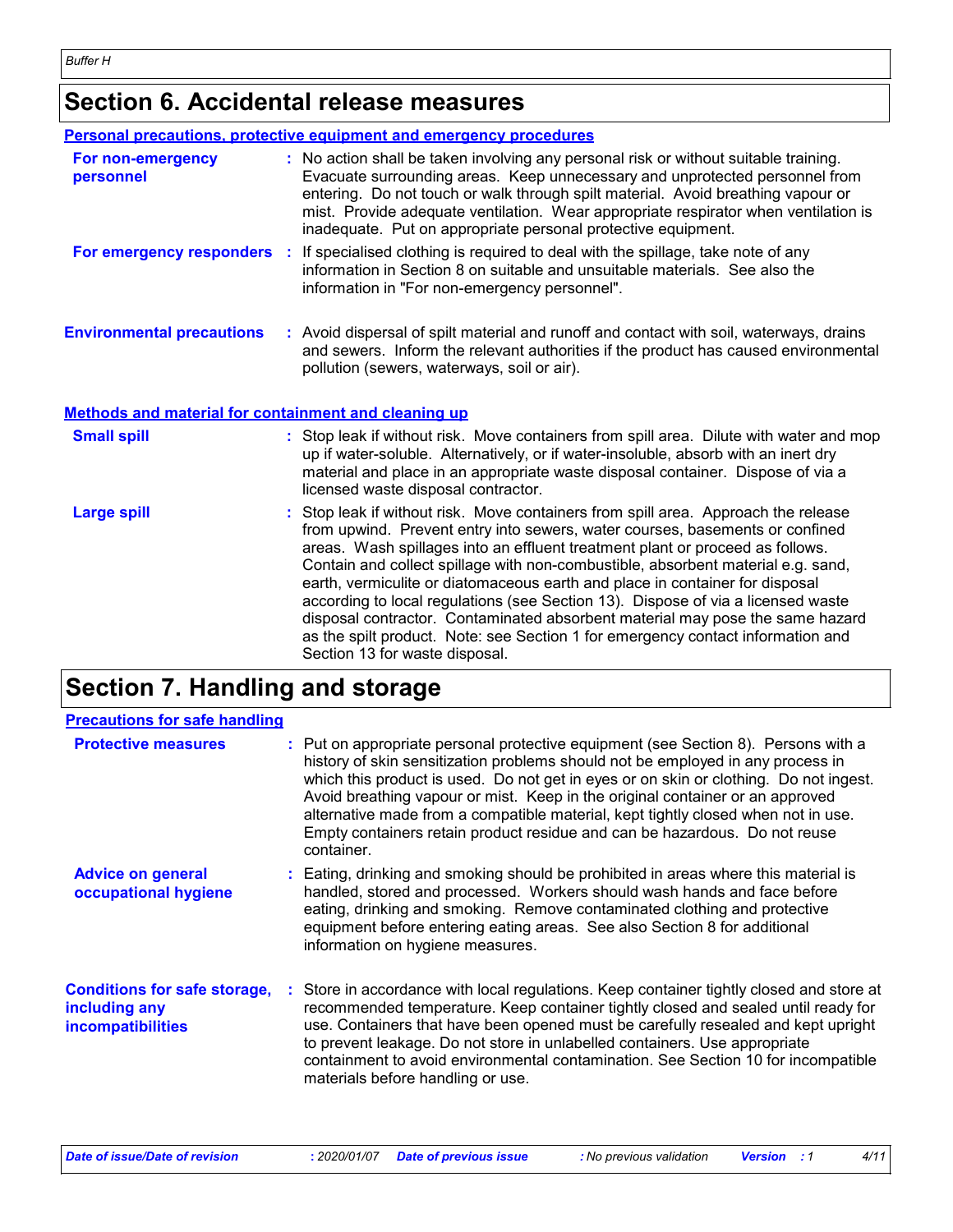### **Section 8. Exposure controls/personal protection**

#### **Control parameters**

#### **Occupational exposure limits**

No exposure limit value known.

| <b>Appropriate engineering</b><br>controls       | : Good general ventilation should be sufficient to control worker exposure to airborne<br>contaminants.                                                                                                                                                                                                                                                                                                                                                                                                                                                                                                                   |  |
|--------------------------------------------------|---------------------------------------------------------------------------------------------------------------------------------------------------------------------------------------------------------------------------------------------------------------------------------------------------------------------------------------------------------------------------------------------------------------------------------------------------------------------------------------------------------------------------------------------------------------------------------------------------------------------------|--|
| <b>Environmental exposure</b><br><b>controls</b> | : Emissions from ventilation or work process equipment should be checked to ensure<br>they comply with the requirements of environmental protection legislation. In some<br>cases, fume scrubbers, filters or engineering modifications to the process<br>equipment will be necessary to reduce emissions to acceptable levels.                                                                                                                                                                                                                                                                                           |  |
| <b>Individual protection measures</b>            |                                                                                                                                                                                                                                                                                                                                                                                                                                                                                                                                                                                                                           |  |
| <b>Hygiene measures</b>                          | : Wash hands, forearms and face thoroughly after handling chemical products, before<br>eating, smoking and using the lavatory and at the end of the working period.<br>Appropriate techniques should be used to remove potentially contaminated clothing.<br>Contaminated work clothing should not be allowed out of the workplace. Wash<br>contaminated clothing before reusing. Ensure that eyewash stations and safety<br>showers are close to the workstation location.                                                                                                                                               |  |
| <b>Eye/face protection</b>                       | Safety eyewear complying with an approved standard should be used when a risk<br>assessment indicates this is necessary to avoid exposure to liquid splashes, mists,<br>gases or dusts. If contact is possible, the following protection should be worn,<br>unless the assessment indicates a higher degree of protection: safety glasses with<br>side-shields.                                                                                                                                                                                                                                                           |  |
| <b>Skin protection</b>                           |                                                                                                                                                                                                                                                                                                                                                                                                                                                                                                                                                                                                                           |  |
| <b>Hand protection</b>                           | : Chemical-resistant, impervious gloves complying with an approved standard should<br>be worn at all times when handling chemical products if a risk assessment indicates<br>this is necessary. Considering the parameters specified by the glove manufacturer,<br>check during use that the gloves are still retaining their protective properties. It<br>should be noted that the time to breakthrough for any glove material may be<br>different for different glove manufacturers. In the case of mixtures, consisting of<br>several substances, the protection time of the gloves cannot be accurately<br>estimated. |  |
| <b>Body protection</b>                           | : Personal protective equipment for the body should be selected based on the task<br>being performed and the risks involved and should be approved by a specialist<br>before handling this product.                                                                                                                                                                                                                                                                                                                                                                                                                       |  |
| <b>Other skin protection</b>                     | : Appropriate footwear and any additional skin protection measures should be<br>selected based on the task being performed and the risks involved and should be<br>approved by a specialist before handling this product.                                                                                                                                                                                                                                                                                                                                                                                                 |  |
| <b>Respiratory protection</b>                    | : Based on the hazard and potential for exposure, select a respirator that meets the<br>appropriate standard or certification. Respirators must be used according to a<br>respiratory protection program to ensure proper fitting, training, and other important<br>aspects of use.                                                                                                                                                                                                                                                                                                                                       |  |

### **Section 9. Physical and chemical properties and safety characteristics**

| <b>Appearance</b>     |                  |
|-----------------------|------------------|
| <b>Physical state</b> | : Liquid.        |
| <b>Colour</b>         | : Not available. |
| <b>Odour</b>          | : Odourless.     |
|                       |                  |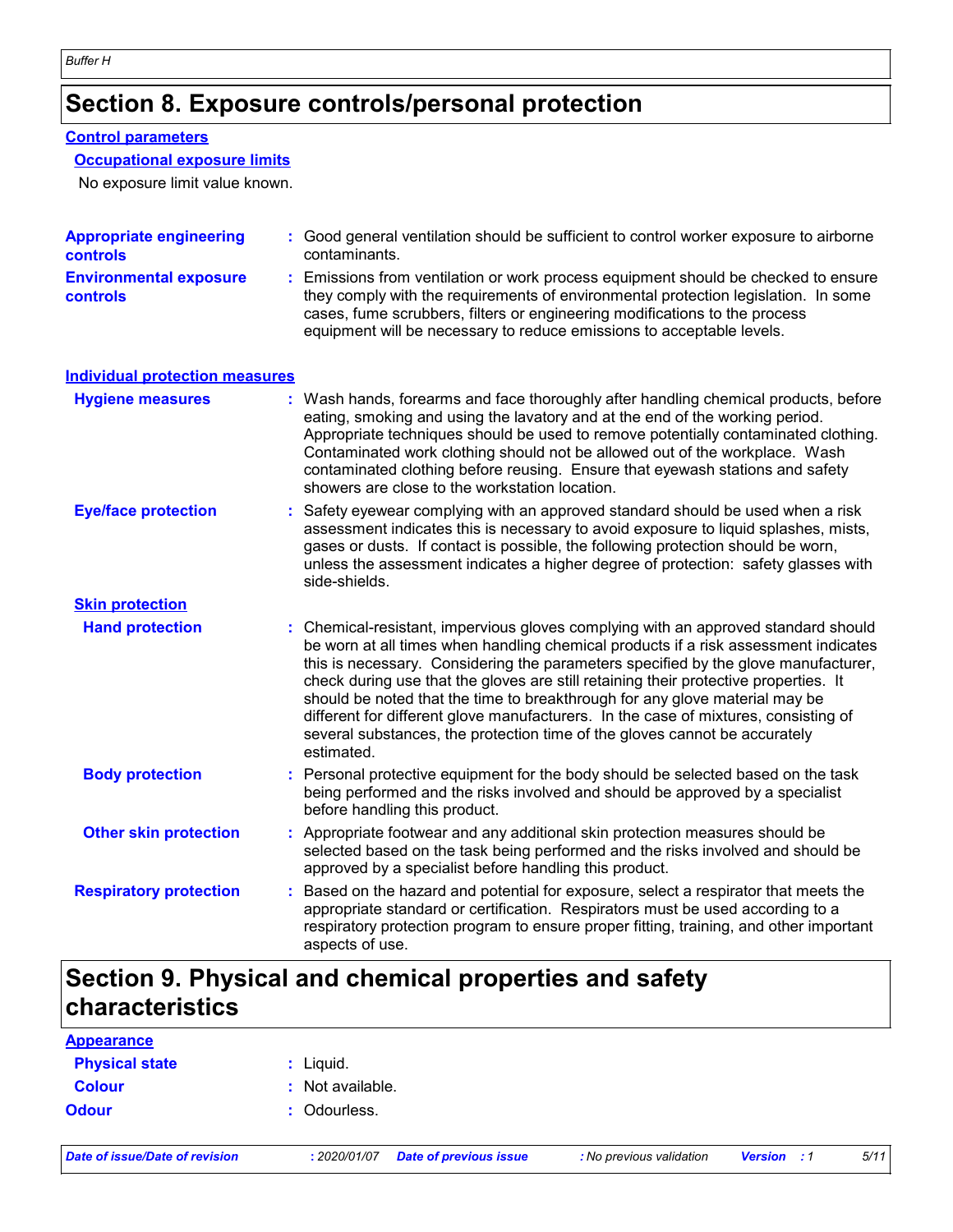### **Section 9. Physical and chemical properties and safety characteristics**

| <b>Odour threshold</b>                                | : Not available.                                                       |
|-------------------------------------------------------|------------------------------------------------------------------------|
| рH                                                    | : 7                                                                    |
| <b>Melting point/freezing point</b>                   | : Not available.                                                       |
| <b>Boiling point</b>                                  | : Not available.                                                       |
| <b>Flash point</b>                                    | : Not available.                                                       |
| <b>Evaporation rate</b>                               | : Not available.                                                       |
| <b>Flammability</b>                                   | : Not applicable.                                                      |
| Lower and upper explosion<br>limit/flammability limit | : Not available.                                                       |
| <b>Vapour pressure</b>                                | : Not available.                                                       |
| <b>Relative vapour density</b>                        | : Not available.                                                       |
| <b>Relative density</b>                               | : Not available.                                                       |
| <b>Solubility</b>                                     | : Easily soluble in the following materials: cold water and hot water. |
| <b>Partition coefficient: n-</b><br>octanol/water     | : Not available.                                                       |
| <b>Auto-ignition temperature</b>                      | : Not available.                                                       |
| <b>Decomposition temperature</b>                      | : Not available.                                                       |
| <b>Viscosity</b>                                      | : Not available.                                                       |
| Flow time (ISO 2431)                                  | : Not available.                                                       |

# **Section 10. Stability and reactivity**

| <b>Reactivity</b>                                   | : No specific test data related to reactivity available for this product or its ingredients.                                                                                 |
|-----------------------------------------------------|------------------------------------------------------------------------------------------------------------------------------------------------------------------------------|
| <b>Chemical stability</b>                           | : The product is stable.                                                                                                                                                     |
| <b>Possibility of hazardous</b><br><b>reactions</b> | : Under normal conditions of storage and use, hazardous reactions will not occur.<br>Under normal conditions of storage and use, hazardous polymerisation will not<br>occur. |
| <b>Conditions to avoid</b>                          | : No specific data.                                                                                                                                                          |
| <b>Incompatible materials</b>                       | : Reactive or incompatible with the following materials: oxidizing materials.                                                                                                |
| <b>Hazardous decomposition</b><br>products          | : Under normal conditions of storage and use, hazardous decomposition products<br>should not be produced.                                                                    |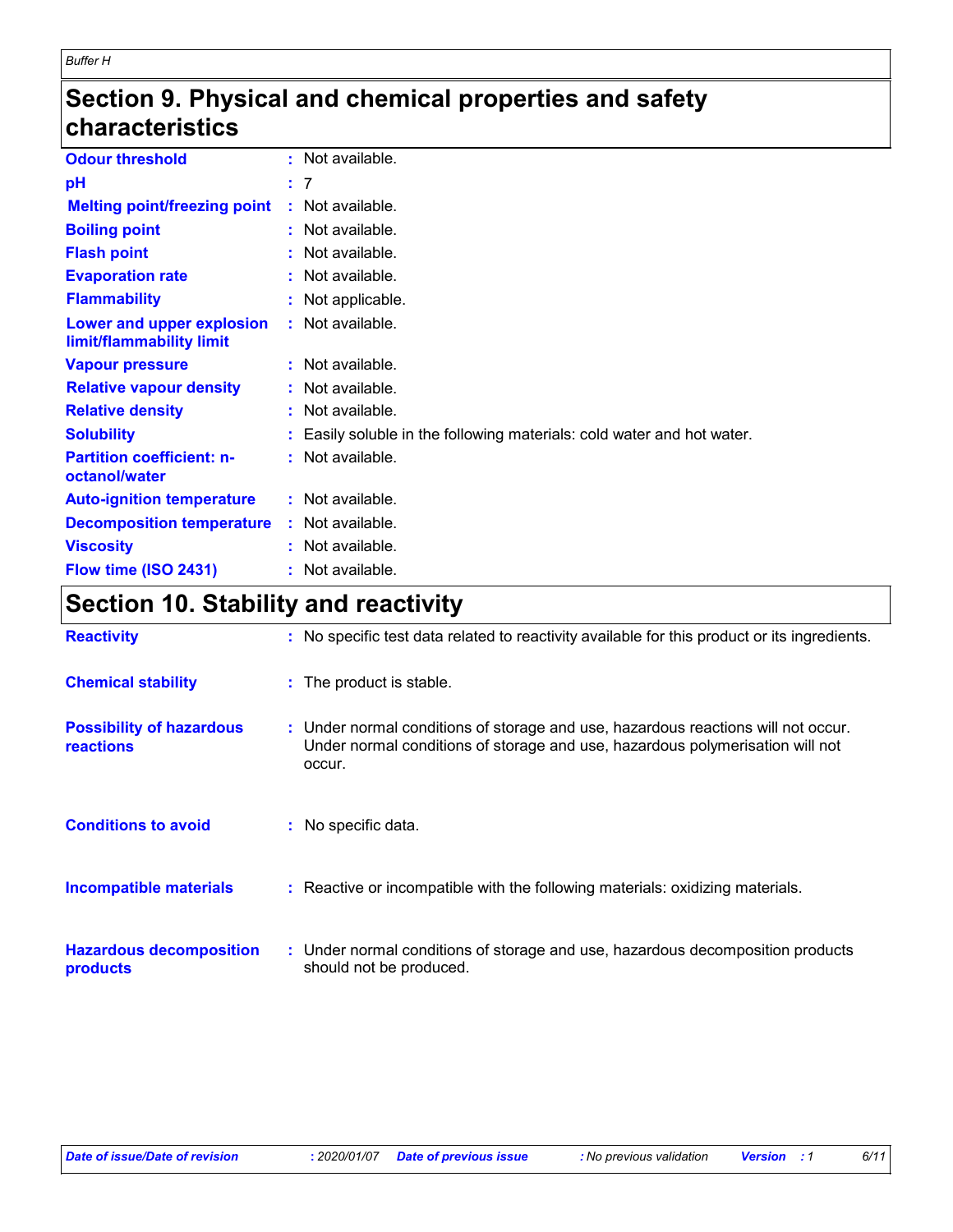# **Section 11. Toxicological information**

#### **Information on toxicological effects**

#### **Acute toxicity**

| <b>Product/ingredient name</b>                            | <b>Result</b>                                            | <b>Species</b>        | <b>Dose</b> | <b>Exposure</b> |  |
|-----------------------------------------------------------|----------------------------------------------------------|-----------------------|-------------|-----------------|--|
| Component A                                               | LC50 Inhalation Dusts and mists                          | Rat - Male,           | $0.11$ mg/l | 4 hours         |  |
|                                                           | LD50 Dermal                                              | Female<br>Rat - Male, | 242 mg/kg   | $\overline{a}$  |  |
|                                                           |                                                          | Female                |             |                 |  |
|                                                           | LD50 Oral                                                | Rat - Male,           | 285.5 mg/kg | $\blacksquare$  |  |
|                                                           |                                                          | Female                |             |                 |  |
| <b>Conclusion/Summary</b>                                 | : Not available.                                         |                       |             |                 |  |
| <b>Irritation/Corrosion</b>                               |                                                          |                       |             |                 |  |
| <b>Conclusion/Summary</b>                                 |                                                          |                       |             |                 |  |
| <b>Skin</b>                                               | : Not available.                                         |                       |             |                 |  |
| <b>Eyes</b>                                               | Not available.                                           |                       |             |                 |  |
| <b>Respiratory</b>                                        | : Not available.                                         |                       |             |                 |  |
| <b>Sensitisation</b><br><b>Conclusion/Summary</b>         |                                                          |                       |             |                 |  |
| <b>Skin</b>                                               | : Not available.                                         |                       |             |                 |  |
| <b>Respiratory</b>                                        | : Not available.                                         |                       |             |                 |  |
| <b>Mutagenicity</b>                                       |                                                          |                       |             |                 |  |
| <b>Conclusion/Summary</b>                                 | : Not available.                                         |                       |             |                 |  |
| <b>Carcinogenicity</b>                                    |                                                          |                       |             |                 |  |
| <b>Conclusion/Summary</b>                                 | : Not available.                                         |                       |             |                 |  |
| <b>Reproductive toxicity</b>                              |                                                          |                       |             |                 |  |
| <b>Conclusion/Summary</b>                                 | : Not available.                                         |                       |             |                 |  |
| <b>Teratogenicity</b>                                     |                                                          |                       |             |                 |  |
| <b>Conclusion/Summary</b>                                 | : Not available.                                         |                       |             |                 |  |
| <b>Specific target organ toxicity (single exposure)</b>   |                                                          |                       |             |                 |  |
| Not available.                                            |                                                          |                       |             |                 |  |
| <b>Specific target organ toxicity (repeated exposure)</b> |                                                          |                       |             |                 |  |
| Not available.                                            |                                                          |                       |             |                 |  |
| <b>Aspiration hazard</b>                                  |                                                          |                       |             |                 |  |
| Not available.                                            |                                                          |                       |             |                 |  |
|                                                           |                                                          |                       |             |                 |  |
| <b>Information on likely routes</b>                       | : Routes of entry anticipated: Oral, Dermal, Inhalation. |                       |             |                 |  |
| of exposure                                               |                                                          |                       |             |                 |  |
| <b>Potential acute health effects</b>                     |                                                          |                       |             |                 |  |
| <b>Eye contact</b>                                        | : No known significant effects or critical hazards.      |                       |             |                 |  |
| <b>Inhalation</b>                                         | No known significant effects or critical hazards.        |                       |             |                 |  |
| <b>Skin contact</b>                                       | May cause an allergic skin reaction.                     |                       |             |                 |  |
| <b>Ingestion</b>                                          | No known significant effects or critical hazards.        |                       |             |                 |  |
|                                                           |                                                          |                       |             |                 |  |

#### **Symptoms related to the physical, chemical and toxicological characteristics**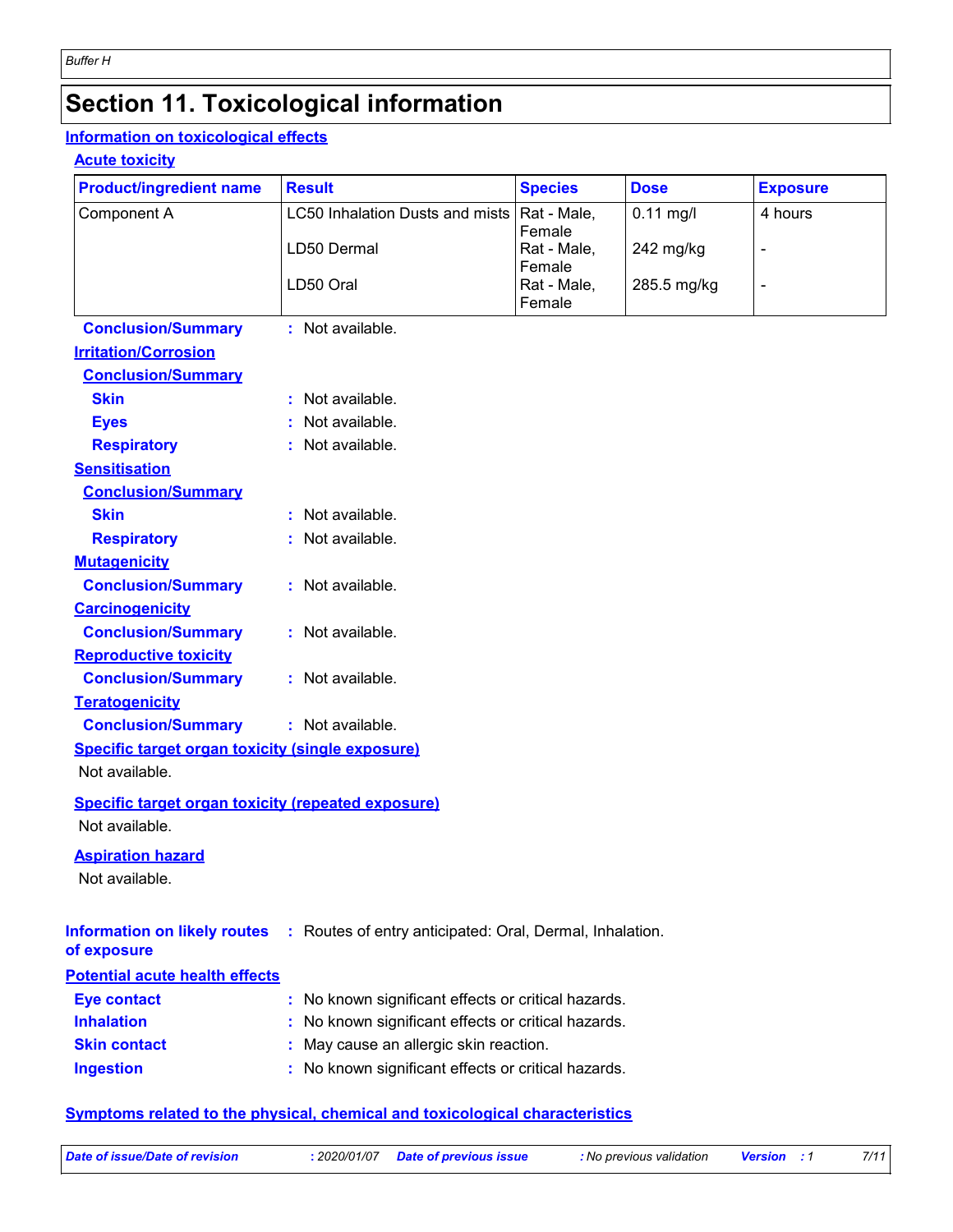# **Section 11. Toxicological information**

| <b>Eye contact</b>  | : No specific data.                                                    |
|---------------------|------------------------------------------------------------------------|
| <b>Inhalation</b>   | : No specific data.                                                    |
| <b>Skin contact</b> | : Adverse symptoms may include the following:<br>irritation<br>redness |
| <b>Ingestion</b>    | : No specific data.                                                    |

|                                              | Delayed and immediate effects as well as chronic effects from short and long-term exposure               |
|----------------------------------------------|----------------------------------------------------------------------------------------------------------|
| <b>Short term exposure</b>                   |                                                                                                          |
| <b>Potential immediate</b><br><b>effects</b> | $:$ Not available.                                                                                       |
| <b>Potential delayed effects</b>             | $:$ Not available.                                                                                       |
| <b>Long term exposure</b>                    |                                                                                                          |
| <b>Potential immediate</b><br><b>effects</b> | $:$ Not available.                                                                                       |
| <b>Potential delayed effects</b>             | : Not available.                                                                                         |
| <b>Potential chronic health effects</b>      |                                                                                                          |
| <b>Conclusion/Summary</b>                    | $:$ Not available.                                                                                       |
| <b>General</b>                               | : Once sensitized, a severe allergic reaction may occur when subsequently exposed<br>to very low levels. |
| <b>Carcinogenicity</b>                       | : No known significant effects or critical hazards.                                                      |
| <b>Mutagenicity</b>                          | : No known significant effects or critical hazards.                                                      |
| <b>Teratogenicity</b>                        | : No known significant effects or critical hazards.                                                      |
| <b>Developmental effects</b>                 | : No known significant effects or critical hazards.                                                      |
| <b>Fertility effects</b>                     | : No known significant effects or critical hazards.                                                      |

#### **Numerical measures of toxicity**

#### **Acute toxicity estimates**

| <b>Product/ingredient name</b> | $ Oral$ (mg/<br>kg) | <b>Dermal</b><br>$\log(kg)$ | (gases)<br>(ppm) | Inhalation Inhalation Inhalation<br>(vapours)<br>(mg/l) | <b>dusts</b><br>and mists)<br>(mg/l) |
|--------------------------------|---------------------|-----------------------------|------------------|---------------------------------------------------------|--------------------------------------|
| Component A                    | 285.5               | 242                         | N/A              | N/A                                                     | 0.11                                 |

# **Section 12. Ecological information**

| <b>Product/ingredient name</b> | <b>Result</b>                                                                                                                                   | <b>Species</b>                                                                                                 | <b>Exposure</b>                            |
|--------------------------------|-------------------------------------------------------------------------------------------------------------------------------------------------|----------------------------------------------------------------------------------------------------------------|--------------------------------------------|
| Component A                    | Acute EC50 0.18 ppm Fresh water<br>Acute LC50 0.07 ppm Fresh water<br>Chronic NOEC 0.044 mg/l Fresh water<br>Chronic NOEC 2.38 mg/l Fresh water | Daphnia - Daphnia magna<br>Fish - Oncorhynchus mykiss<br>Daphnia - Daphnia magna<br>Fish - Pimephales promelas | 48 hours<br>96 hours<br>21 days<br>98 days |
| <b>Conclusion/Summary</b>      | Not available.                                                                                                                                  |                                                                                                                |                                            |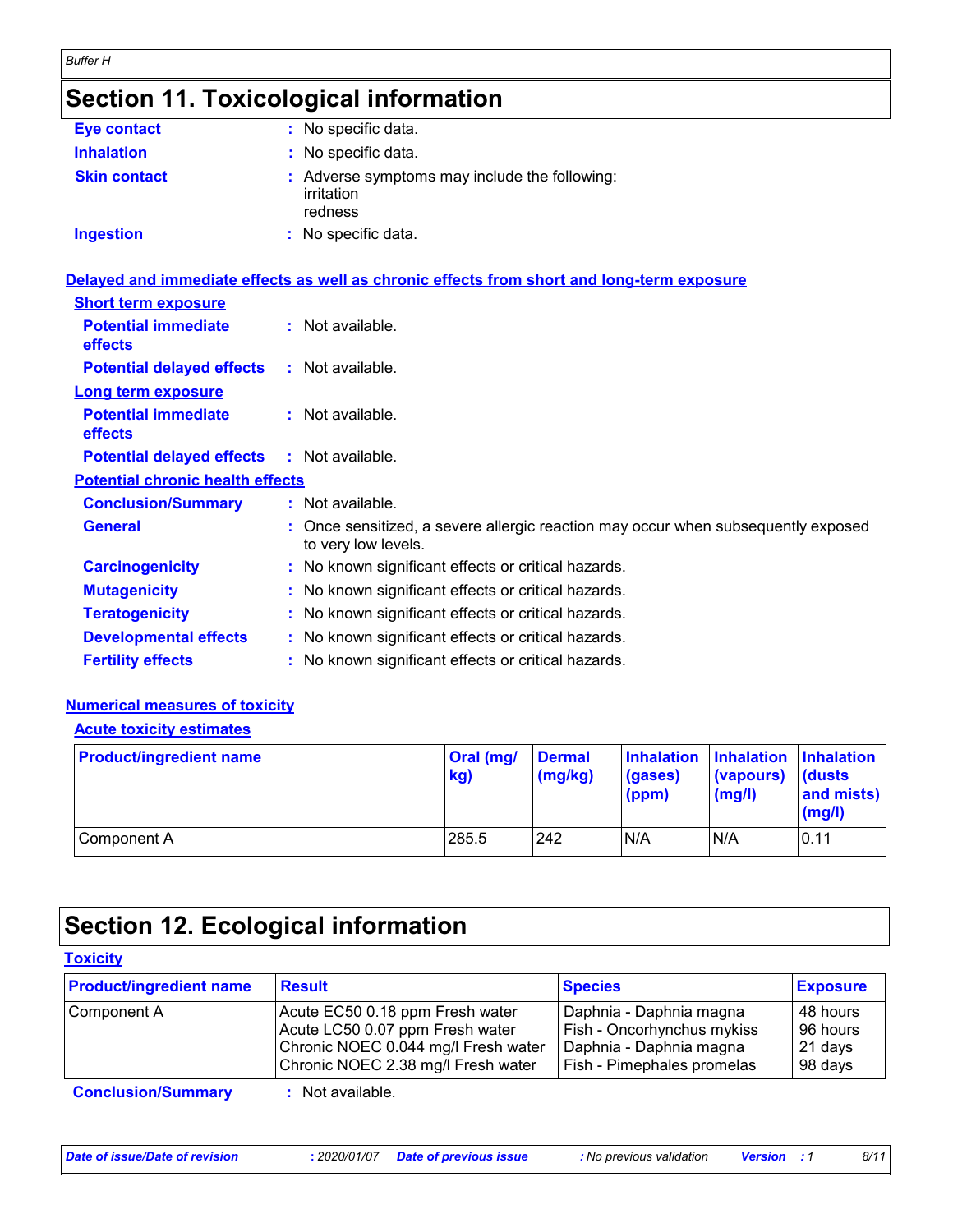#### **Section 12. Ecological information Persistence and degradability**

| <u>Persistence and degradability</u> |                                                                   |               |                             |             |             |                         |
|--------------------------------------|-------------------------------------------------------------------|---------------|-----------------------------|-------------|-------------|-------------------------|
| <b>Product/ingredient name</b>       | <b>Test</b>                                                       | <b>Result</b> |                             | <b>Dose</b> |             | <b>Inoculum</b>         |
| Component A                          | OECD 301D<br>Ready<br>Biodegradability -<br>Closed Bottle<br>Test |               | 0 % - Not readily - 28 days |             |             | Activated sludge        |
| <b>Conclusion/Summary</b>            | Not available.                                                    |               |                             |             |             |                         |
| <b>Product/ingredient name</b>       | <b>Aquatic half-life</b>                                          |               | <b>Photolysis</b>           |             |             | <b>Biodegradability</b> |
| Component A                          |                                                                   |               |                             |             | Not readily |                         |

#### **Bioaccumulative potential**

| <b>Product/ingredient name</b> | $\mathsf{LogP}_\mathsf{ow}$ | <b>BCF</b> | <b>Potential</b> |
|--------------------------------|-----------------------------|------------|------------------|
| Component A                    | 0.119                       |            | low              |

| <u>Mobility in soil</u>                                 |                  |
|---------------------------------------------------------|------------------|
| <b>Soil/water partition</b><br><b>coefficient (Koc)</b> | : Not available. |

**Other adverse effects** : No known significant effects or critical hazards.

### **Section 13. Disposal considerations**

| <b>Disposal methods</b> | : The generation of waste should be avoided or minimised wherever possible.<br>Disposal of this product, solutions and any by-products should at all times comply<br>with the requirements of environmental protection and waste disposal legislation<br>and any regional local authority requirements. Dispose of surplus and non-<br>recyclable products via a licensed waste disposal contractor. Waste should not be<br>disposed of untreated to the sewer unless fully compliant with the requirements of<br>all authorities with jurisdiction. Waste packaging should be recycled. Incineration or<br>landfill should only be considered when recycling is not feasible. This material and<br>its container must be disposed of in a safe way. Care should be taken when<br>handling emptied containers that have not been cleaned or rinsed out. Empty |
|-------------------------|---------------------------------------------------------------------------------------------------------------------------------------------------------------------------------------------------------------------------------------------------------------------------------------------------------------------------------------------------------------------------------------------------------------------------------------------------------------------------------------------------------------------------------------------------------------------------------------------------------------------------------------------------------------------------------------------------------------------------------------------------------------------------------------------------------------------------------------------------------------|
|                         | containers or liners may retain some product residues. Avoid dispersal of spilt<br>material and runoff and contact with soil, waterways, drains and sewers.                                                                                                                                                                                                                                                                                                                                                                                                                                                                                                                                                                                                                                                                                                   |

# **Section 14. Transport information**

|                                       | <b>UN</b>                | <b>IMDG</b>                   |                          | <b>IATA</b>                |
|---------------------------------------|--------------------------|-------------------------------|--------------------------|----------------------------|
| <b>UN number</b>                      | Not regulated.           | Not regulated.                | Not regulated.           |                            |
| <b>UN proper</b><br>shipping name     | $\overline{\phantom{0}}$ |                               |                          |                            |
| <b>Transport hazard</b><br>class(es)  | $\overline{\phantom{a}}$ |                               |                          |                            |
| <b>Packing group</b>                  | $\overline{\phantom{0}}$ | $\overline{\phantom{0}}$      |                          |                            |
| <b>Date of issue/Date of revision</b> | : 2020/01/07             | <b>Date of previous issue</b> | : No previous validation | 9/11<br><b>Version</b> : 1 |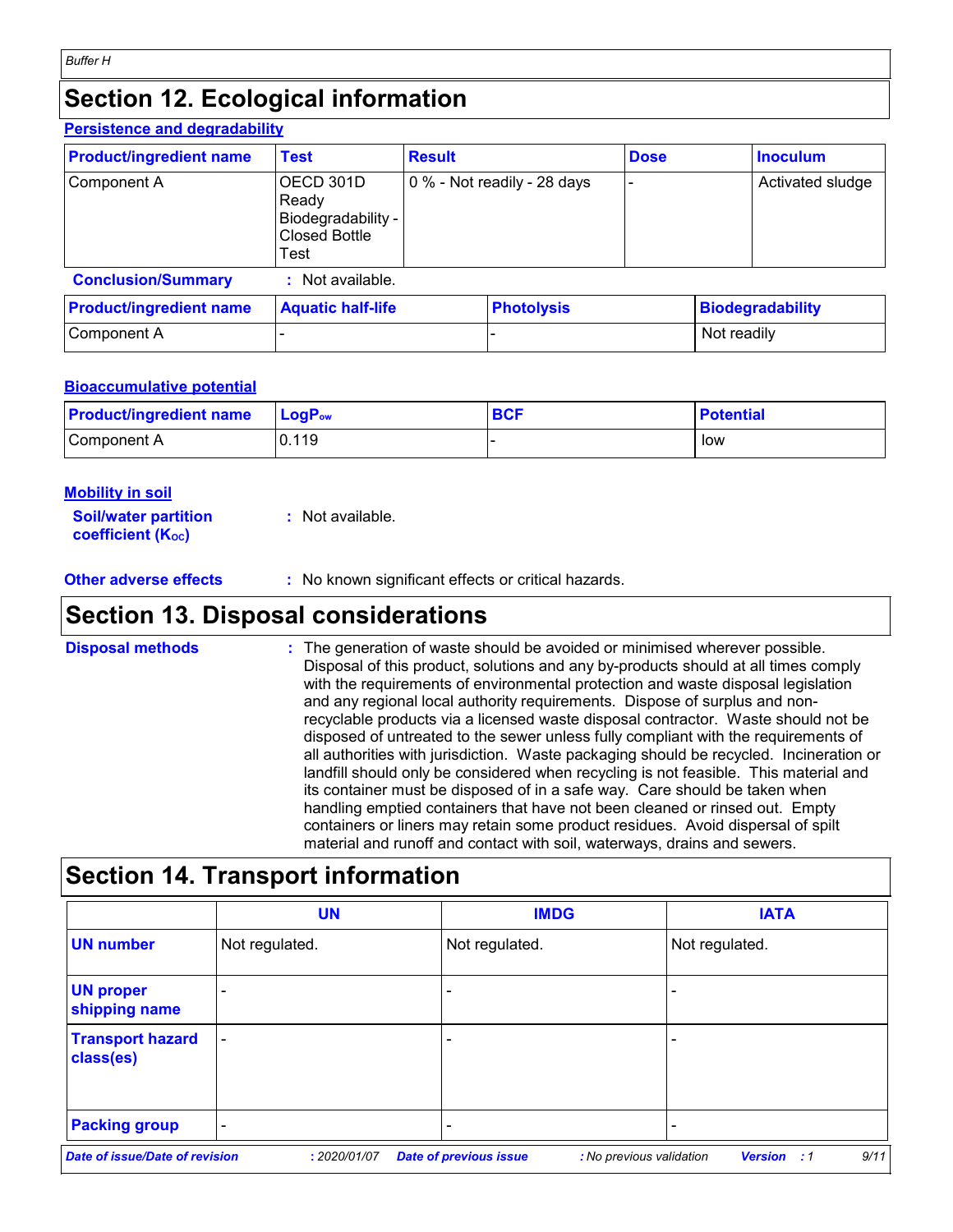| <b>Buffer H</b>                          |       |     |                 |  |  |  |  |  |
|------------------------------------------|-------|-----|-----------------|--|--|--|--|--|
| <b>Section 14. Transport information</b> |       |     |                 |  |  |  |  |  |
| Environmental<br>hazards                 | I No. | No. | IN <sub>o</sub> |  |  |  |  |  |

#### **Special precautions for user : Transport within user's premises:** always transport in closed containers that are upright and secure. Ensure that persons transporting the product know what to do in the event of an accident or spillage.

**Transport in bulk according :** Not available. **to Annex II of Marpol and the IBC Code**

### **Section 15. Regulatory information**

#### **International regulations**

**Chemical Weapon Convention List Schedules I, II & III Chemicals**

Not listed.

**Montreal Protocol (Annexes A, B, C, E)**

Not listed.

**Stockholm Convention on Persistent Organic Pollutants**

Not listed.

**Rotterdam Convention on Prior Informed Consent (PIC)**

Not listed.

**UNECE Aarhus Protocol on POPs and Heavy Metals**

Not listed.

### **Section 16. Other information**

| <b>History</b>                    |                                                                                                                                                                                                                                                                                                                                                                                                                                                                                                                                                                                            |
|-----------------------------------|--------------------------------------------------------------------------------------------------------------------------------------------------------------------------------------------------------------------------------------------------------------------------------------------------------------------------------------------------------------------------------------------------------------------------------------------------------------------------------------------------------------------------------------------------------------------------------------------|
| Date of issue/Date of<br>revision | : 2020/01/07                                                                                                                                                                                                                                                                                                                                                                                                                                                                                                                                                                               |
| Date of previous issue            | : No previous validation                                                                                                                                                                                                                                                                                                                                                                                                                                                                                                                                                                   |
| <b>Version</b>                    | $\div$ 1                                                                                                                                                                                                                                                                                                                                                                                                                                                                                                                                                                                   |
| <b>Prepared by</b>                | : Sphera Solutions                                                                                                                                                                                                                                                                                                                                                                                                                                                                                                                                                                         |
| <b>Key to abbreviations</b>       | $\therefore$ ATE = Acute Toxicity Estimate<br>BCF = Bioconcentration Factor<br>GHS = Globally Harmonized System of Classification and Labelling of Chemicals<br>IATA = International Air Transport Association<br>IBC = Intermediate Bulk Container<br><b>IMDG = International Maritime Dangerous Goods</b><br>LogPow = logarithm of the octanol/water partition coefficient<br>$N/A = Not available$<br>MARPOL = International Convention for the Prevention of Pollution From Ships,<br>1973 as modified by the Protocol of 1978. ("Marpol" = marine pollution)<br>$UN = United Nations$ |

#### **Procedure used to derive the classification**

| <b>Classification</b>          |              | <b>Justification</b>          |                    |                          |                    |  |       |
|--------------------------------|--------------|-------------------------------|--------------------|--------------------------|--------------------|--|-------|
| Skin Sens. 1, H317             |              |                               | Calculation method |                          |                    |  |       |
| Date of issue/Date of revision | : 2020/01/07 | <b>Date of previous issue</b> |                    | : No previous validation | <b>Version</b> : 1 |  | 10/11 |